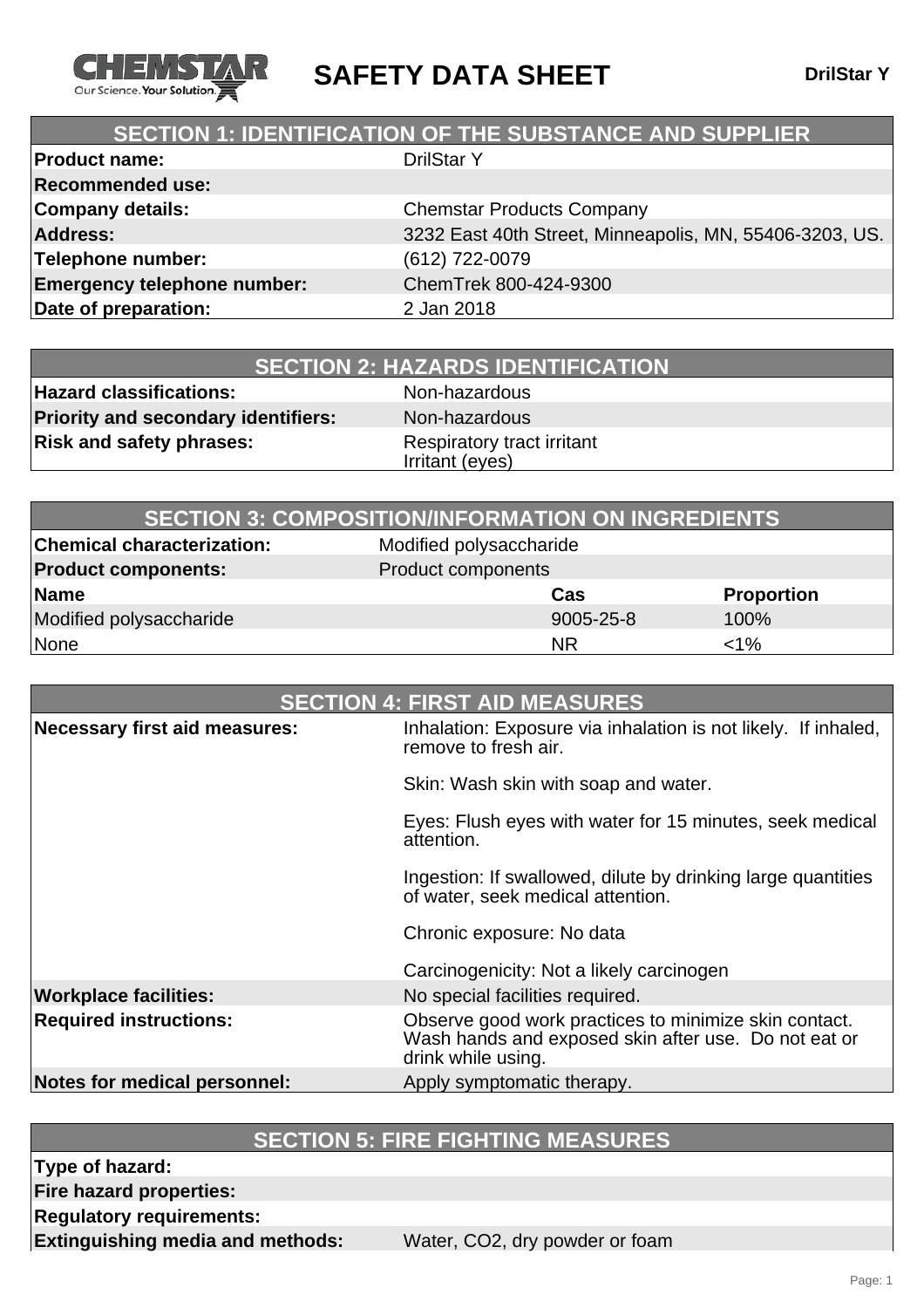

**SAFETY DATA SHEET** DrilStar Y

**Hazchem code:**

**Recommended protective clothing:** When fighting a major fire, wear full protective clothing including breathing apparatus.

#### **SECTION 6: ACCIDENTAL RELEASE MEASURES**

**Emergency procedures:** Sweep up and flush area with water.

Caution: Wet floors may be slippery when material is present. Avoid production of dust.

| <b>SECTION 7: HANDLING AND STORAGE</b> |                                                                                      |
|----------------------------------------|--------------------------------------------------------------------------------------|
| <b>Precautions for safe handling:</b>  | Avoid practices which produce dust. Store away from<br>heat, flame and spark source. |
| <b>Regulatory requirements:</b>        | N/A                                                                                  |
| <b>Handling practices:</b>             | N/A                                                                                  |
| <b>Approved handlers:</b>              | Not required                                                                         |
| Conditions for safe storage:           | Store away from heat, flame and spark source                                         |
| <b>Store site requirements:</b>        |                                                                                      |
| Packaging:                             |                                                                                      |

| <b>SECTION 8: EXPOSURE CONTROL/PERSONAL PROTECTION</b> |                                                                                                                                            |
|--------------------------------------------------------|--------------------------------------------------------------------------------------------------------------------------------------------|
| <b>Workplace exposure standards:</b>                   |                                                                                                                                            |
| Application in the workplace:                          | Prevent exposure by using engineering controls, personal<br>protective equipment, and proper work practices. Avoid<br>the creation of dust |
| <b>Exposure standards outside the</b><br>workplace:    | TEL and EELs are not set at this time                                                                                                      |
| <b>Engineering controls:</b>                           | Ventilation as needed to control dust                                                                                                      |
| <b>Personal protection:</b>                            | Dust respirator (NIOSH/MSHA TC-21C-132) as needed.<br>Eye protection<br>Protective gloves                                                  |
| <b>References:</b>                                     | N/A                                                                                                                                        |

| <b>SECTION 9: PHYSICAL AND CHEMICAL PROPERTIES</b> |                                                                                                                                                                  |
|----------------------------------------------------|------------------------------------------------------------------------------------------------------------------------------------------------------------------|
| Specify product data:                              | <b>Physical State: Solid</b><br>Solubility in water: appreciable<br>pH (4% sol): 5.0 - 8.0<br>Density (Lb./Cu. Ft.): 30 - 45<br>Appearance: course yellow powder |
| <b>Required specifications:</b>                    | N/A                                                                                                                                                              |
| <b>Further specifications:</b>                     | N/A                                                                                                                                                              |
| <b>Specific advice:</b>                            | N/A                                                                                                                                                              |

**SECTION 10: STABILITY AND REACTIVITY**

**Stability of the substance:** Stable under normal conditions of use and storage